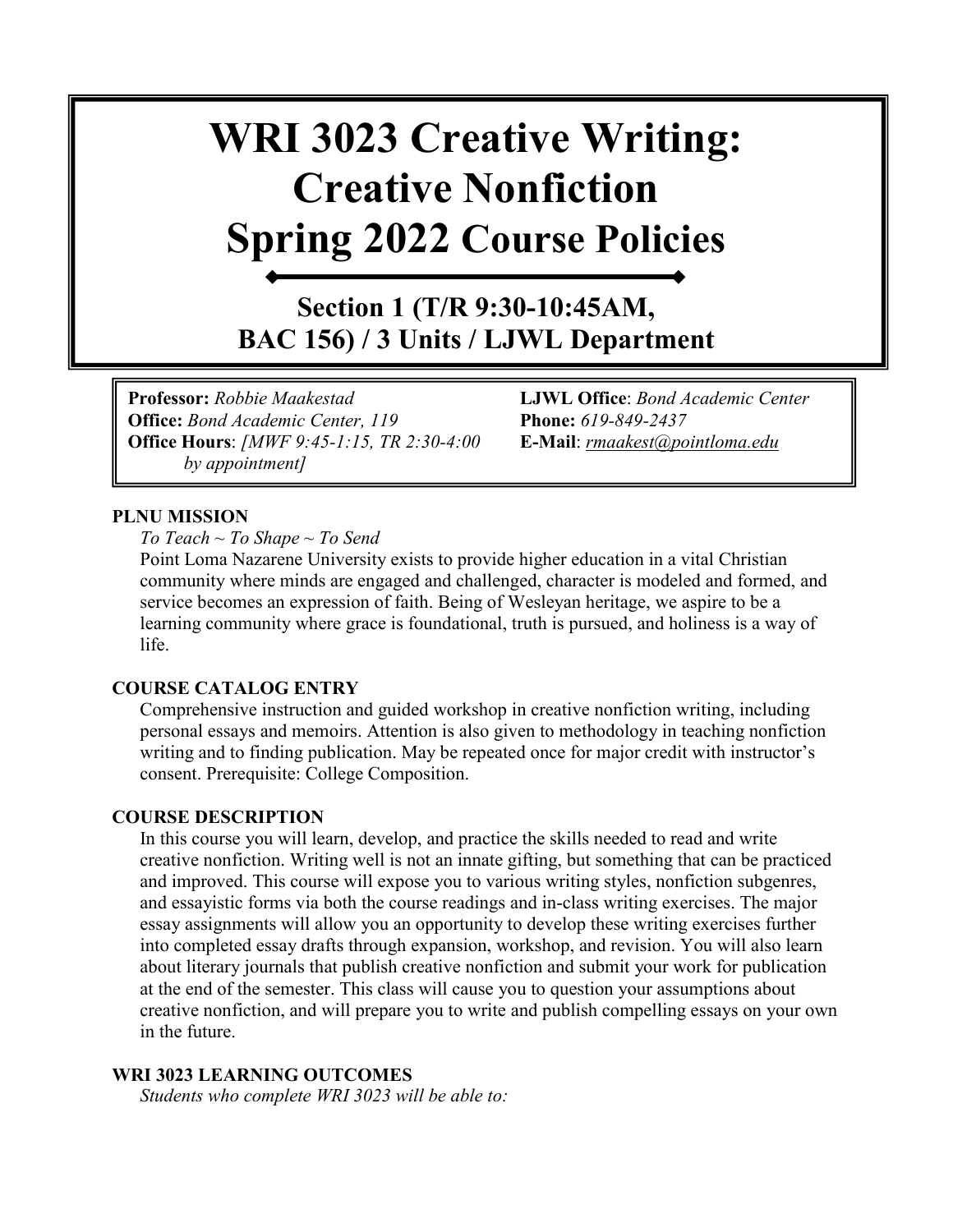- 1. identify aspects of theory, style, and structure in works of creative nonfiction;
- 2. analyze creative nonfiction written by professionals and peers to determine authors' writing techniques in relationship to target audiences;
- 3. employ research techniques as necessary to meet the demands of creative nonfiction craft and content;
- 4. craft creative nonfiction using techniques specific to genre to create descriptive and evocative language;
- 5. apply workshop techniques for constructive criticism of peers and in turn take criticism and use it to improve their own work;
- 6. format texts in a genre-appropriate and professional manner for submission to workshop and publication;
- 7. present written work to live audiences, demonstrating strategies for audience engagement and oral communication.

#### **DESCRIPTION AND OBJECTIVES**

In order to create an introduction to the craft, terminology, and techniques of creative nonfiction, we will pursue these learning goals:

- 1. Further our knowledge of both the craft and art of writing creative nonfiction.
- 2. Gain an understanding of how to apply nonfiction craft elements such as "Eye vs. I," major dramatic questions, and lyricism.
- 3. Further an understanding of and ability to utilize general writing craft elements such as point of view, voice, story arc, dialogue, description, and scene/summary.
- 4. Grow in our knowledge of creative nonfictions subgenres: personal essay, researched historical profile, researched historical narrative, reportage/narrative journalism, creative analysis, flash essay, and experimental essay.
- 5. Endeavor to explain how creative nonfiction works as both readers and writers. By studying literature as a writer—considering it as a craft as well as an art—we will come to a better understanding of what goes into creation of that literature.
- 6. Work together in small-group workshops, and individually after those workshops, in order to explore and practice the discipline of revision.

Together, these learning goals allow us to see writing as a process of art, craft, and discipline, which will benefit not just our ability to write creatively in this course, but also our ability to meet the creative and critical demands required of us in the future.

#### **ACADEMIC REQUIREMENTS**

Each of you will be responsible for preliminary drafts of writing assignments, written critiques of classmates' work, various reading and writing exercises that will aid our understanding of the discipline and craft of creative nonfiction, a literary journal presentation/report, and three finished nonfiction writing projects. Class time will be divided accordingly: lecture and discussion, small group discussion, exercises, in-class writing, and workshop.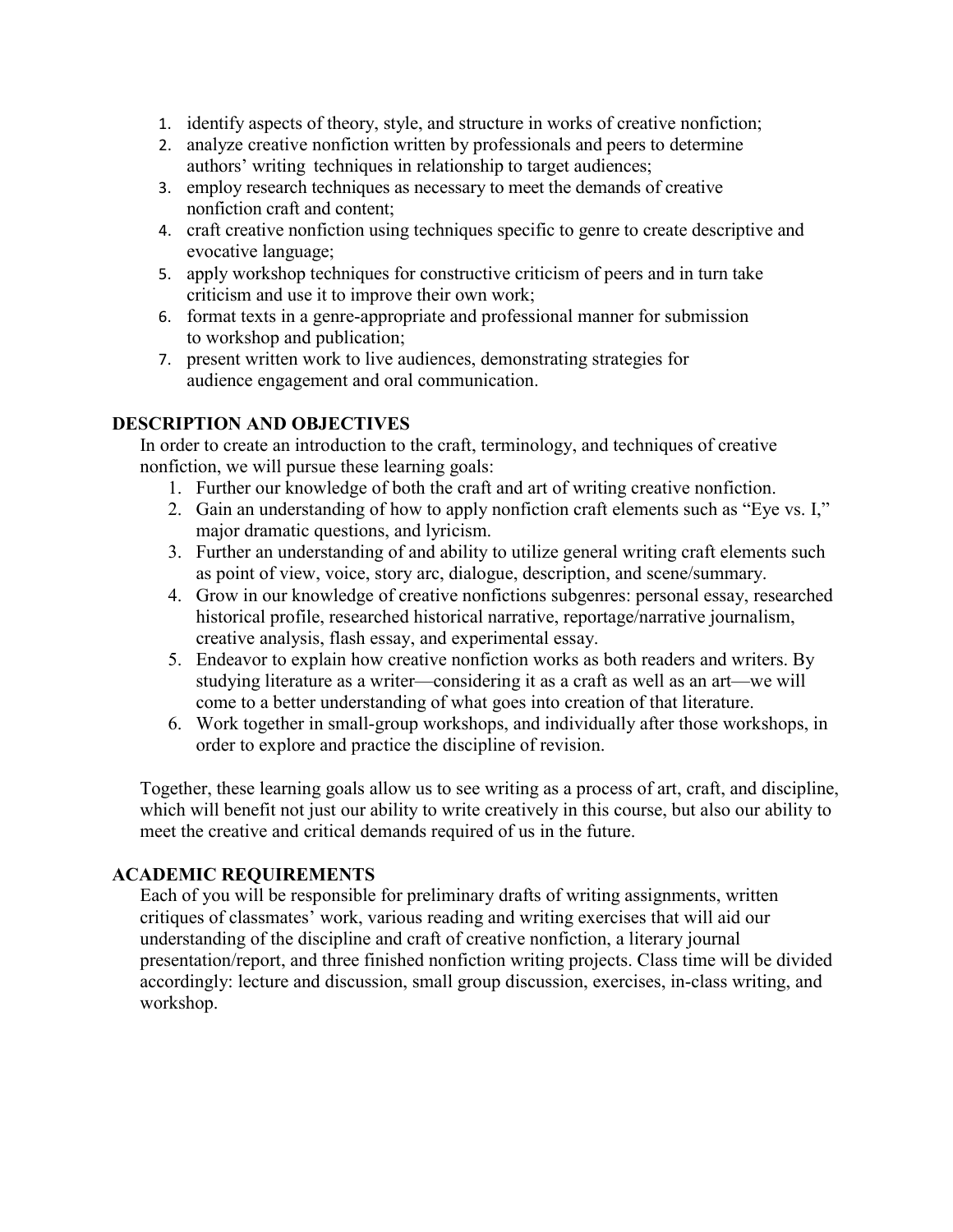#### **ASSIGNMENTS**

- Personal Essay 100 points + 100 points Critical Analysis = 200 total  $Travel/Place/A$ gainst/Argument-Driven Essay – 100 points + 100 points Critical Analysis  $= 200$  total
- Researched Essay 100 points  $+$  100 points Critical Analysis = 200 total
- Workshop Participation and Peer Critiques  $-20$  points for each of nine workshops  $=$ 180 total *\*\*\*Note: attendance is mandatory for workshops throughout the semester\*\*\**
- Attendance & Participation & Craft Moves 160 points
- Literary Journal Report/Presentation  $-30$  points for presentation  $+30$  points for report  $= 60$  points total

#### **TOTAL = 1000 points**

#### **LITERARY JOURNAL REPORT/PRESENTATION**

Each student will research two literary journals that publish nonfiction, compose a written report of each journal, present the journals in class to their classmates, and are encourages to then submit their own creative nonfiction to both journals.

#### **REQUIRED TEXTS**

Robert Atwan and Hilton Al's *The Best American Essays 2018.* **ISBN-13:** 978-0544817340 All essays uploaded on Canvas as course readings must be printed out, read, annotated, and brought to class on the day that they're due.

#### **WRITER'S SYMPOSIUM**

Each spring PLNU hosts the Writers Symposium by the Sea which brings premier writers to campus. This semester, we will be attending one free afternoon event and one evening event (see course schedule). The evening event requires you to purchase a ticket, and I'd recommend doing so ASAP since tickets can sell out; it's your responsibility to ensure you can attend the ticketed evening event. If you cannot attend the two required events due to work or class, contact Prof. Maakestad with an excused absence from a professor/boss, and attend two other Writers Symposium Event as a substitute.

## **GENERAL COURSE POLICIES**

#### **RESPECT**

Respect for other students and your instructor in our classroom is essential to a healthy classroom dynamic. We may discuss ideas and concepts that challenge your current thinking, so we all must respect one another and be open to new ideas. Show courtesy to other students and your instructor.

#### **CANVAS**

Throughout this course, students will be required to utilize Canvas to post homework responses, receive course grades, and access any changes to the *Course Schedule* throughout the semester. If the *Course Schedule* is updated, students will be notified well in advance, but will need to download the updated schedule, which the instructor will post on Canvas.

#### **CANVAS SUPPORT**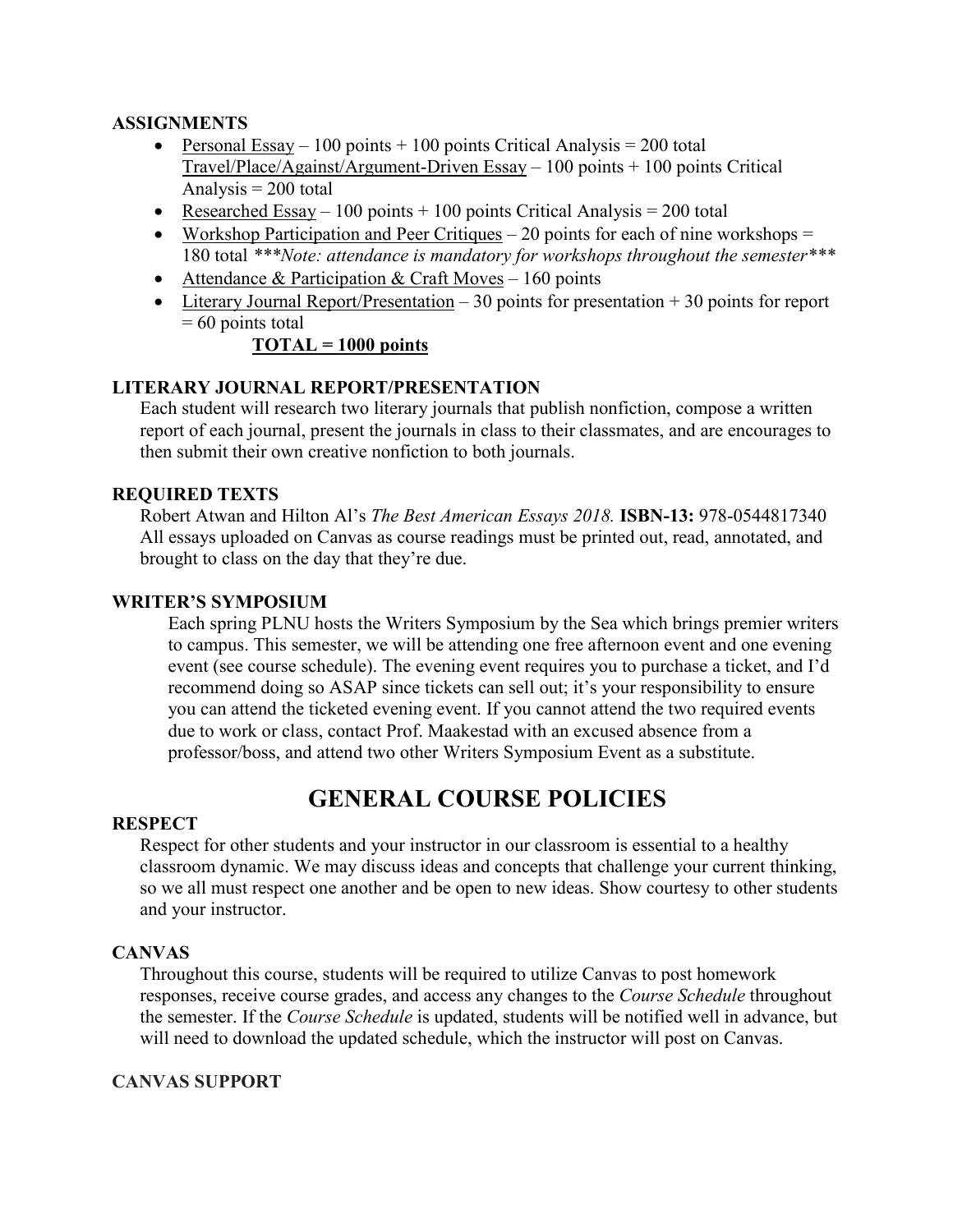If you have questions about the content you find in my Canvas course or need clarification on assignment instructions please let me know. If you are unsure how to use any given feature in Canvas you will find the [Canvas Guides](https://community.canvaslms.com/community/answers/guides/) to be a very helpful resource. If you cannot access something in my Canvas course or it appears that some part of the course is not working properly, please contact the Office of Instructional Technology for support at **[oit@pointloma.edu](mailto:oit@pointloma.edu)**. Include specific information in the request (course ID, section, assignment or module name, etc.) to expedite the troubleshooting process. Screenshots are super helpful!

#### **PLNU EMAIL**

Students must regularly check their PLNU email account for updates on assignments and scheduling.

#### **TECHNOLOGY**

You are expected to refrain from using cell phones or other communication devices in the classroom. Use of iPads, phones, and laptops should be limited to times when I ask you to pull out your computers for in class use and in-class writing. If used beyond these times, this will count against your participation grade.

#### **ATTENDANCE & CRAFT MOVES**

In order to learn most affectively and get as much as you can out of this course, I expect regular attendance. Let me know if you do have to miss a class, and we can work something out. **Attendance is required for workshops and presentation days. Absences on such days will hurt your workshop grade.** Missed in-class work may not be made up. It is also your responsibility to get workshop drafts to and from those in your group.

Craft moves are worth 180 points total (10 points per class period with assigned readings), and should be written down on paper and turned in each class period when readings have been assigned. For every class period, each student will be responsible for writing up, turning in, and sharing 3-5 craft moves that that they noted from that class period's readings (at least one per essay that we read throughout the semester, and a minimum of three turned in per class period). A craft move is any writing decision that the writer has made within their essay that we can learn from or analyze. Students should regularly share these craft moves during discussions in order to get the points allotted for that class period. Missed craft moves due to an absence cannot be made up.

#### **WORKSHOP**

Workshop participation, attendance, and critique letters are mandatory and graded. Throughout the semester we will be reading and critiquing one another's essays as a whole class. It is your responsibility to share feedback with your classmates just as they will be sharing feedback on your writing. Before workshop you will write one critique for each classmate up for workshop; you will use this feedback to guide our discussion of the text during class; then, you will turn in a typed copy of each written critique to me, as well as to the member of your group who was workshopped at the end of the workshop period. Workshop is not a time to disparage or rudely comment on the work of others. Written critiques balance positive and critical comments, though criticism should certainly be constructive and focused on the writing, not on the writer or the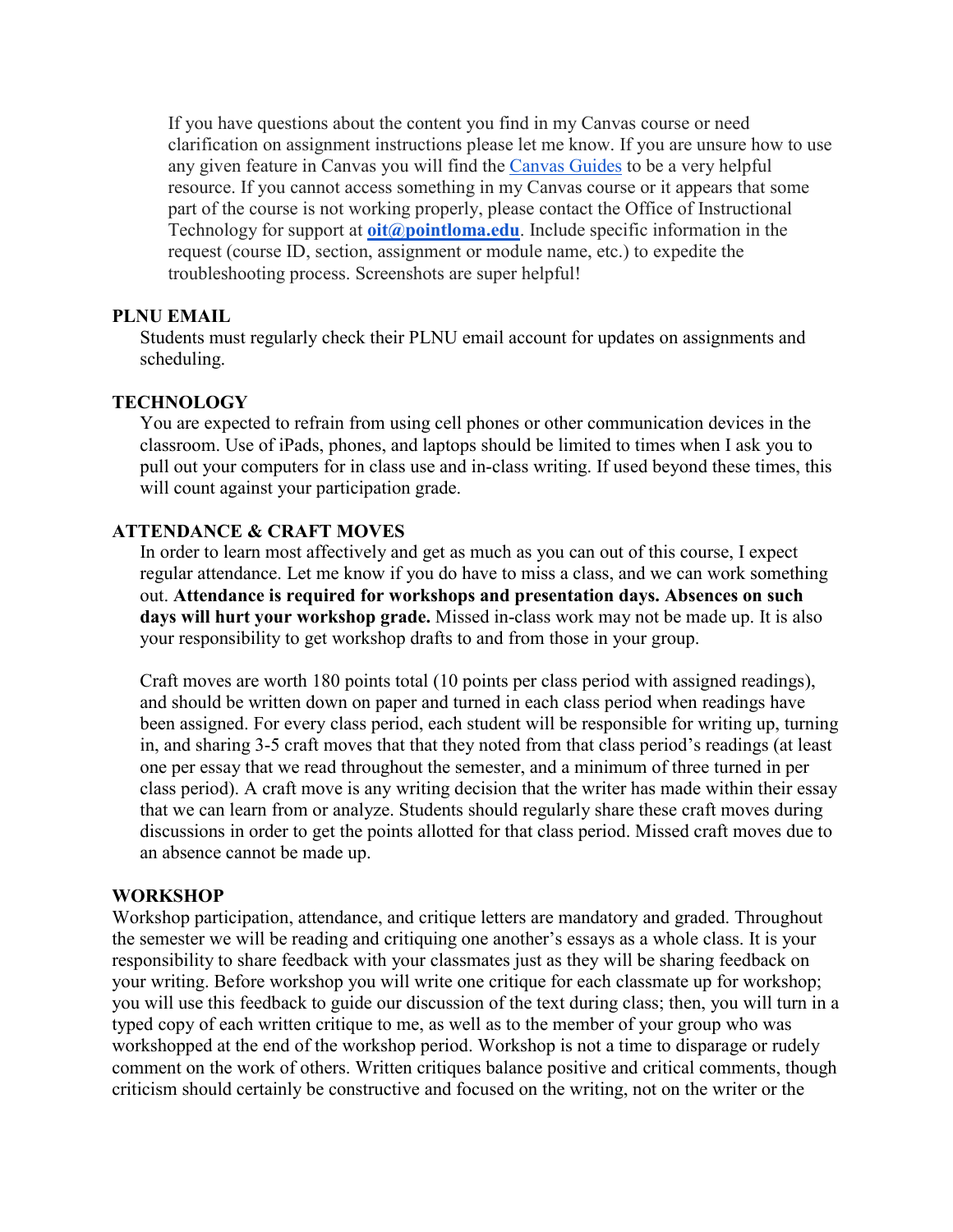writer's ability. If there are problems with feedback you receive, do not hesitate to contact me. Workshop should be a safe space where we work together to better one another's writing; thus, the amount of effort you put into commenting on the work of others should be just as much as you put into producing your own work. Workshop critique letter guidelines and expectations will be posted to Canvas.

#### **TURNING IN ASSIGNMENTS**

All **major assignments** must be turned in on Canvas before the class period on the day they are due.

#### **SUBJECT MATTER**

This course will ask you to write whatever you want to write about, but do recognize that there is a line between what is appropriate and not appropriate in a classroom setting, especially with regard to what is being shared with your classmates, who may not share your values. I respect your privacy and truly believe that this class should allow you creative freedom, so all I will ask is that you use common sense with regard to what is/is not appropriate to write in an academic setting. If you are unsure/nervous or have a hunch that something might be questionable, please discuss your ideas with me in advance of bringing them to workshop.

#### **PREPARATION**

You will be expected to come to class prepared to discuss readings, share your work, and comment on other students' work. Being prepared for each class is vital in creating a classroom that is conducive to learning – take notes on the assigned readings as this allows you to remember the material more fully. Back up your work as you're responsible for turning work in on the due dates. You are also expected to regularly check your PLNU email for updates to the schedule and assignments.

#### **GRADING RATIONALE**

Creative writing is both an art and a craft. While it is debated by many whether art can be graded, craft can be evaluated. In particular I will look for:

- Adherence to and mastery of Creative Nonfiction (CNF) conventions
- Structure and form as they pertain to CNF subgenre and subject
- Masterful use of narrative voice and point of view
- Engaging employment of language
- Excellence of writing mechanics
- Improvement through revision
- Creativity and innovation within genre conventions

While the above concerns creative work produced in this course, each creative assignment also requires a Critical Analysis component in which you as the artist will critique the decisions that went into your own work, and connect craft decisions you made with those used by the writers of our course readings. These Critical Analyses will be graded not as creative work, but upon the clarity and thoughtfulness of the analysis you craft.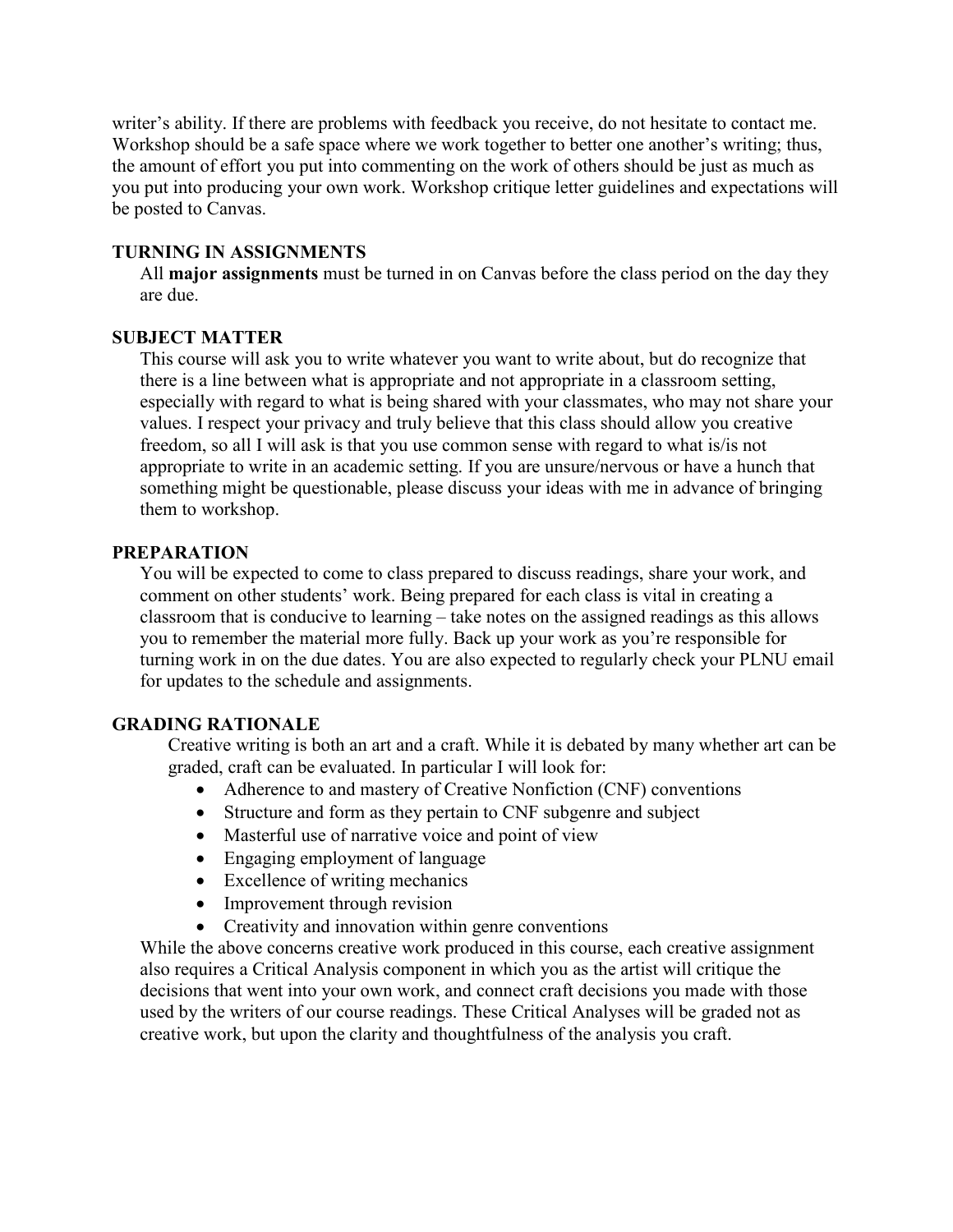#### **LETTER GRADE GUIDELINES**

|                    |      | $920 - 1000$ points | A | 900 - 919 points   | A-   |
|--------------------|------|---------------------|---|--------------------|------|
| 880 - 899 points   | $B+$ | 820 - 879 points    |   | $800 - 819$ points | B-   |
| 780 - 799 points   | $C+$ | 720 - 779 points    |   | 700 - 719 points   | $C-$ |
| $680 - 699$ points | D+   | $620 - 679$ points  |   | $600 - 619$ points | D-   |

#### **DUE DATES**

Assigned work will have a due date and you will be expected to meet this requirement. Missed in-class work may not be made up unless you have an excused absence. I will accept the major projects one class period late, but your paper will be penalized a letter grade for each day it is late  $(A \rightarrow B)$  as maximum grade). The major projects will NOT be accepted after a week past the due date and at that point the assignment scores as a 0. You must turn in all three major projects to pass this course. Failure to do so will result in a grade of F.

#### **FINAL EXAMINATION POLICY**

Successful completion of this class requires taking the final examination **on its scheduled day**. The final examination schedule is posted on the [Class Schedules](http://www.pointloma.edu/experience/academics/class-schedules) site. No requests for early examinations or alternative days will be approved.

For this course, the final will be an in-class reading on finals day. Our scheduled final exam time is **Tuesday, May 03, 10:30am-1:00pm.** Since the final is a class activity, it cannot be rescheduled, so make sure that you will be able to attend.

#### **ACADEMIC HONESTY**

Students should demonstrate academic honesty by doing original work and by giving appropriate credit to the ideas of others. Academic dishonesty is the act of presenting information, ideas, and/or concepts as one's own when in reality they are the results of another person's creativity and effort. A faculty member who believes a situation involving academic dishonesty has been detected may assign a failing grade for that assignment or examination, or, depending on the seriousness of the offense, for the course. Faculty should follow and students may appeal using the procedure in the university Catalog. See [Academic](http://catalog.pointloma.edu/content.php?catoid=18&navoid=1278)  [Policies](http://catalog.pointloma.edu/content.php?catoid=18&navoid=1278) for definitions of kinds of academic dishonesty and for further policy information.

#### **PLNU COPYRIGHT POLICY**

Point Loma Nazarene University, as a non-profit educational institution, is entitled by law to use materials protected by the US Copyright Act for classroom education. Any use of those materials outside the class may violate the law.

#### **PLNU ACADEMIC ACCOMMODATIONS POLICY**

If you have a diagnosed disability, please contact PLNU's Disability Resource Center (DRC) to demonstrate need and to register for accommodation by phone at 619-849-2486 or by email at [DRC@pointloma.edu.](mailto:DRC@pointloma.edu) See [Disability Resource Center](http://www.pointloma.edu/experience/offices/administrative-offices/academic-advising-office/disability-resource-center) for additional information.

#### **PERSONAL NEEDS**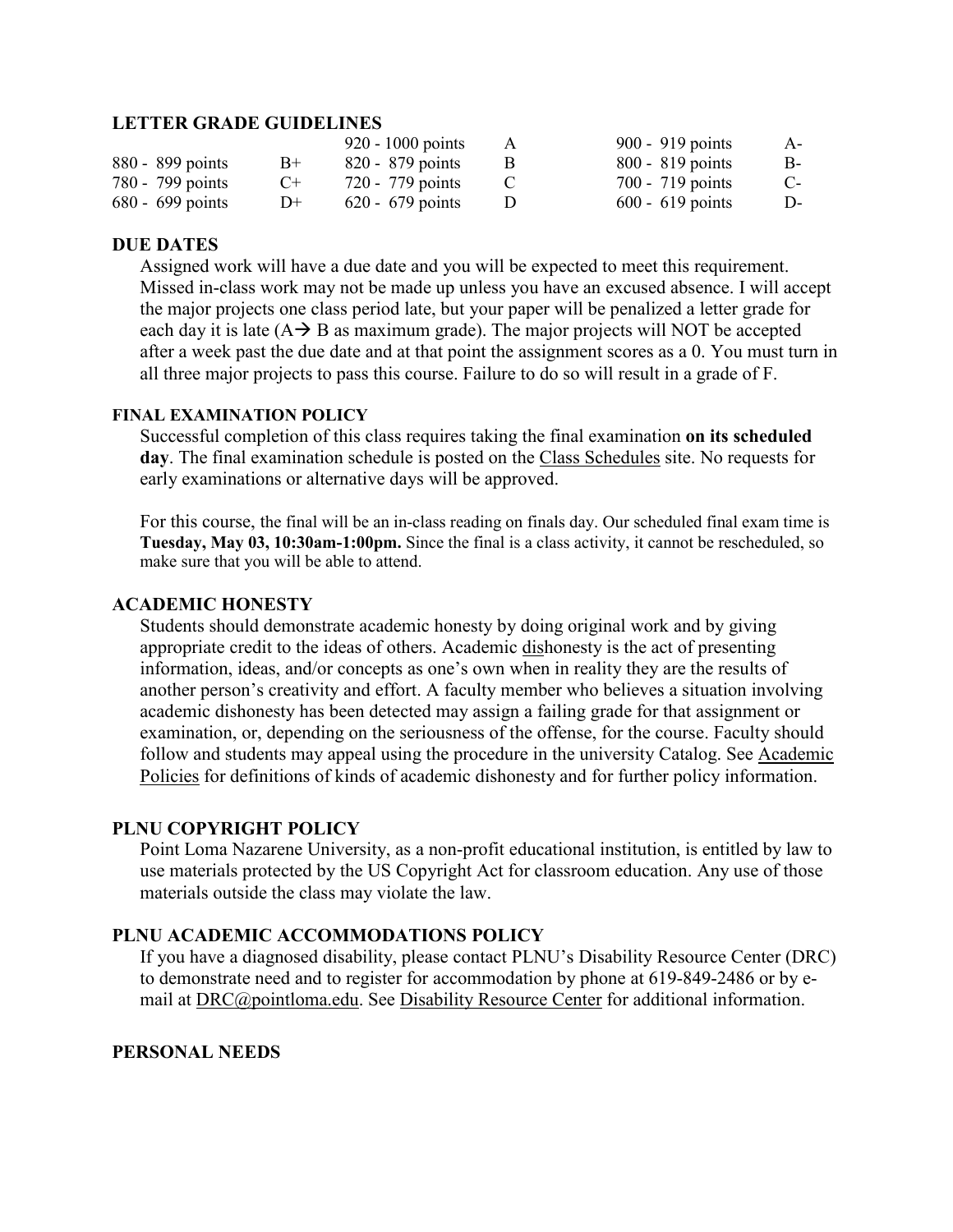Counseling is available in the Wellness Center for undergraduate students at PLNU. They are open Monday through Friday during the academic school year to offer morning, afternoon, and evening appointments. Please call (619) 849-2574 to schedule a counseling appointment.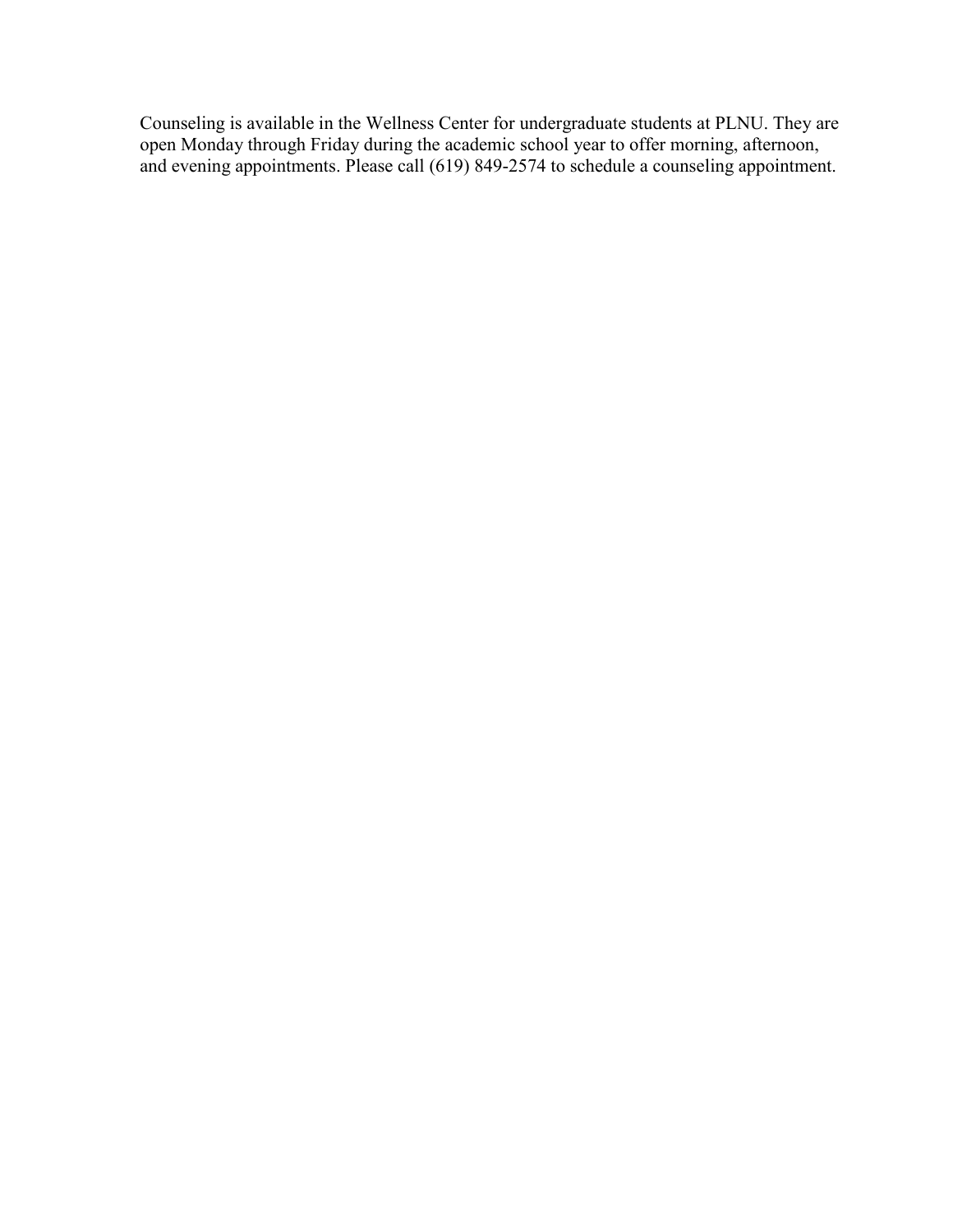# **WRI 3023 COURSE SCHEDULE**

| <b>DATE</b>                                              | <b>READINGS</b>                                                                                                                                                           | <b>ASSIGNMENTS DUE (in bold)</b>                                                                                                                                                                                                                            |  |  |
|----------------------------------------------------------|---------------------------------------------------------------------------------------------------------------------------------------------------------------------------|-------------------------------------------------------------------------------------------------------------------------------------------------------------------------------------------------------------------------------------------------------------|--|--|
| <b>WEEK 1—Origins of the Essay &amp; Personal Essays</b> |                                                                                                                                                                           |                                                                                                                                                                                                                                                             |  |  |
| Thursday, January 13                                     | [Canvas] John Jeremiah Sullivan's "The Ill-Defined Plot" – 9 pgs.<br>Michel de Montaigne's "Of a Monstrous Child" $-2$ pgs.<br>Bret Lott's "Of Giving the Lie" $-13$ pgs. |                                                                                                                                                                                                                                                             |  |  |
|                                                          | the first 7 pages*                                                                                                                                                        | [Best American Essays = BAE] Robert Atwan's "Forward" *only                                                                                                                                                                                                 |  |  |
|                                                          | selected the essays in this collection)                                                                                                                                   | <i>Optional Reading:</i> Hilton Als's "Introduction" pgs. xviii-xxix - 12<br>pgs. (if interested in what he looks for in an essay, and how he                                                                                                               |  |  |
| <b>WEEK 2-Personal Essays</b>                            |                                                                                                                                                                           |                                                                                                                                                                                                                                                             |  |  |
| Tuesday, January 18                                      | [Canvas] Alexander Heman's "The Aquarium" – 8 pgs.<br>Taylor Byas's "Spot the Differences" – 11 pgs.<br>Jerald Walker's "Breathe" – 6 pgs.                                |                                                                                                                                                                                                                                                             |  |  |
| Thursday, January 20                                     | Gaye and the Unlikely Resistance of Patriotism $-7$ pgs.<br>Hanif Abdurraqib's "August 9, $2014" - 2$ pgs.                                                                | [Canvas] Gabrielle Bellot's "The Year of Breath" – 7 pgs.<br>Matthew Salessas's "To Grieve Is to Carry Another Time" - 8 pgs.<br>Hanif Abdurraqib's "All Our Friends Are Famous" – 5 pgs.<br>Hanif Abdurraqib's "'In the Morning I'll Be All Right': Marvin |  |  |
| <b>WEEK 3-Personal Essays</b>                            |                                                                                                                                                                           |                                                                                                                                                                                                                                                             |  |  |
| Tuesday, January 25                                      | Imagination and Survival" $-6$ pgs.<br>Virginia Woolf's "The Death of the Moth" $-3$ pgs.<br><b>Kate Branca Class Visit-Bring Questions</b>                               | [BAE] Steven Harvey's "The Other Steve Harvey" pgs. 43-53<br>[Canvas] Kate Branca's "True Detective and a Greyhound: On                                                                                                                                     |  |  |
| Thursday, January 27                                     | [Canvas] Jill Christman's "The Avocado" – 9 pgs.<br>Jaya Wagle's "Marriage of a Different Kind" – 12 pgs.                                                                 | Beth Nguyen's "America Ruined My Name for Me" – 4 pgs.                                                                                                                                                                                                      |  |  |
| <b>WEEK 4-Personal Essays</b>                            |                                                                                                                                                                           |                                                                                                                                                                                                                                                             |  |  |
| Tuesday, February 01                                     | [BAE] Paul Crenshaw's "Cadence" pgs. 24-36<br>263                                                                                                                         | Clifford Thompson's "The Moon, the World, the Dream" pgs. 257-                                                                                                                                                                                              |  |  |
|                                                          | [Canvas] Mark Slouka's "Hitler's Couch" – 13 pgs.                                                                                                                         | <b>Group A Workshop Drafts Due</b>                                                                                                                                                                                                                          |  |  |
| Thursday, February 03                                    | Struggle with Faith" $-7$ pgs.                                                                                                                                            | [BAE] David Wong Louie's "Eat, Memory" pgs. 117-126<br>[Canvas] Anna Gazmarian's "The (Loud) Soundtrack to My                                                                                                                                               |  |  |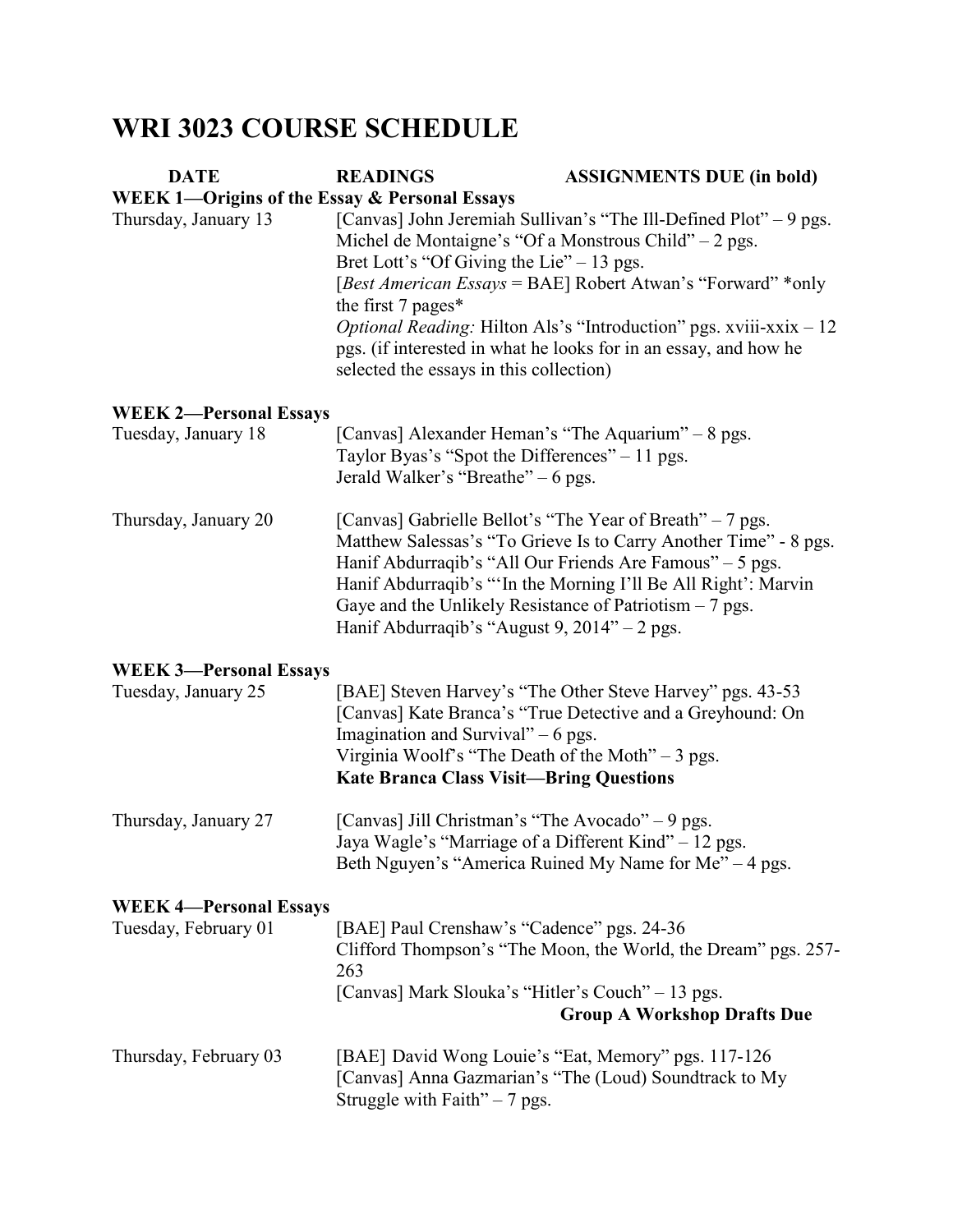|                                                            | Davon Loeb's "Breakdancing Shaped Who I Am As a Black Man<br>and Father" $-5$ pgs.                                                                                                                                                                                                                                       |
|------------------------------------------------------------|--------------------------------------------------------------------------------------------------------------------------------------------------------------------------------------------------------------------------------------------------------------------------------------------------------------------------|
|                                                            | <b>Davon Loeb Class Visit-Bring Questions</b><br><b>Group B Workshop Drafts Due</b>                                                                                                                                                                                                                                      |
| <b>WEEK 5-Workshop</b>                                     |                                                                                                                                                                                                                                                                                                                          |
| Tuesday, February 08                                       | Group A Workshop; Group A Critique Letters Due In Class<br><b>Group C Workshop Drafts Due</b>                                                                                                                                                                                                                            |
| Thursday, February 10                                      | Group B Workshop; Group B Critique Letters Due In Class                                                                                                                                                                                                                                                                  |
| WEEK 6—Workshop & "Against" Essays<br>Tuesday, February 15 | Group C Workshop; Group C Critique Letters Due In Class                                                                                                                                                                                                                                                                  |
| Thursday, February 17                                      | [Canvas] T Kira Madden's "Against Catharsis: Writing Is Not<br>Therapy" $-6$ pgs.<br>Sei Shonagon's "Hateful Things" – 6 pgs.<br>David Brooks essay, tbd<br>Michel de Montaigne's "Against Idleness" – 4 pgs.<br>Kristen Radtke "Against Idleness" - 6 pgs.                                                              |
| <b>WEEK 7-Travel/Place Essays</b>                          | Attend two required Writer's Symposium events on Wednesday.<br>https://www.pointloma.edu/events/27th-annual-writers-symposium-sea                                                                                                                                                                                        |
| Tuesday, February 22                                       | [BAE] Jennifer Kabat's "Rain Like Cotton" pgs. 97-109<br>[Canvas] Lina Maria Ferreira Cabeza-Vanegas's "BOG-MIA-<br>$CID" - 5$ pgs.<br>Zadie Smith's "Find Your Beach" $-6$ pgs.<br>Anthony Michael Morena's "In the City that You Can See" – 4<br>pgs.<br><b>Personal Essay Draft Due</b><br><b>WRITER'S SYMPOSIUM:</b> |
|                                                            | Suggested Afternoon Session: Nadia Bolz-Weber @ 3pm<br>in Fermanian<br>Suggested Interview (\$5): Nadia Bolz-Weber @ 7:00pm                                                                                                                                                                                              |
| Wednesday, February 23                                     | <b>WRITER'S SYMPOSIUM:</b><br>Required Afternoon Session: David Brooks @ 3pm in<br>Fermanian<br>Required Interview (\$5): David Brooks $@$ 7:00pm                                                                                                                                                                        |
| Thursday, February 24                                      | [BAE] Heidi Julavits's "The Art at the End of the World" pgs. 84-<br>96<br>[Canvas] Rebecca Solnit's "Arrival Gates" - 7 pgs.<br>Rachel Kaadzi Ghansah's "A River Runs Through It" - 8 pgs.                                                                                                                              |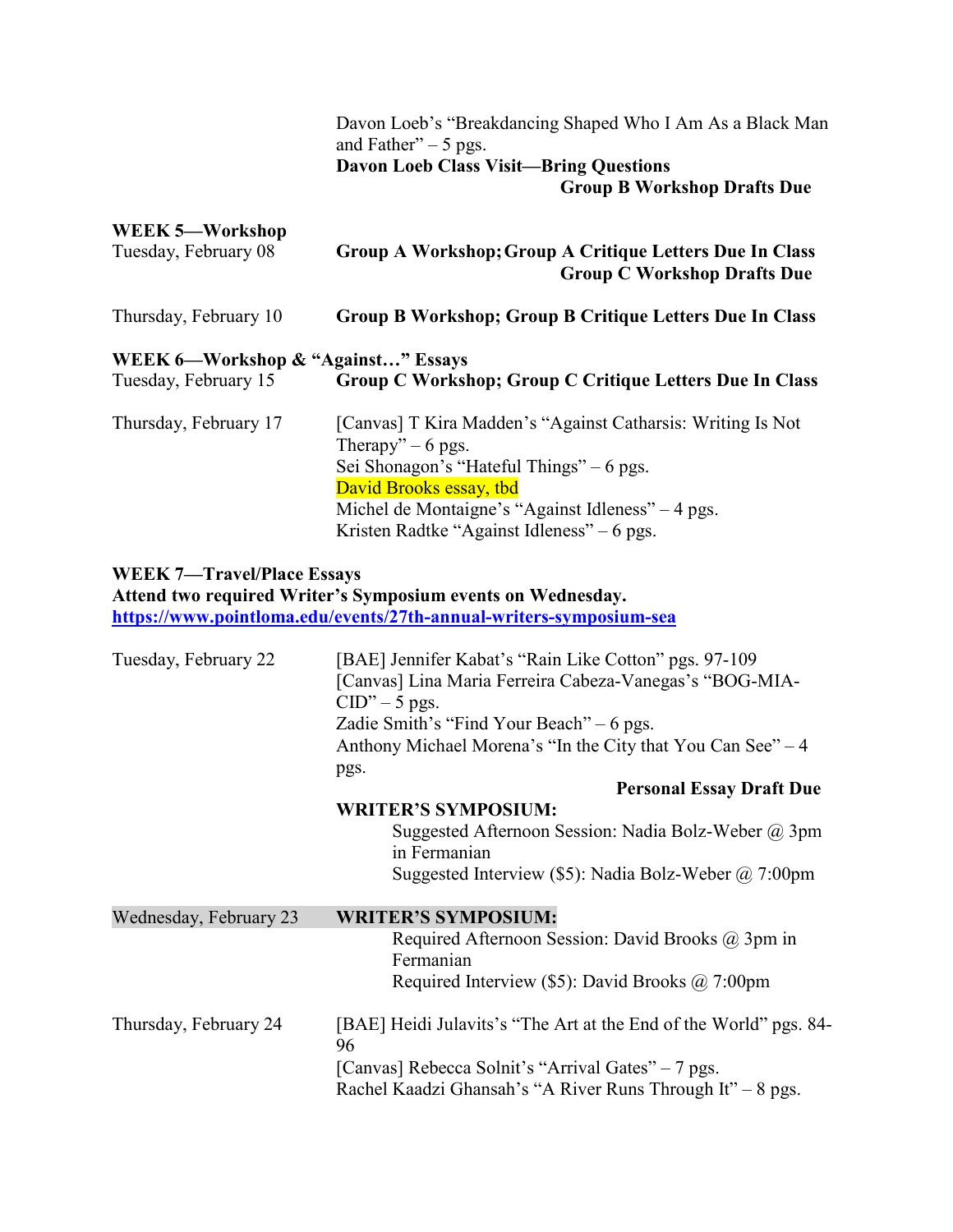| Friday, February 25                                  | <b>WRITER'S SYMPOSIUM:</b>                                                                                |
|------------------------------------------------------|-----------------------------------------------------------------------------------------------------------|
|                                                      | Suggested Interview (\$5): Cornell West $@ 7:00 \text{pm}$                                                |
| <b>WEEK 8-Argument-Driven Essays &amp; Reportage</b> |                                                                                                           |
| Tuesday, March 01                                    | [BAE] Noam Chomsky's "Prospects for Survival" pgs. 8-23                                                   |
|                                                      | Kathryn Schulz's "Losing Streak" pgs. 194-210                                                             |
|                                                      | [Canvas] Kerry Folan's "Buffalo Bill's Defunct" - 6 pgs.                                                  |
|                                                      | <b>Kerry Folan Class Visit-Bring Questions</b>                                                            |
| Thursday, March 03                                   | [BAE] Leslie Jamison's "The March on Everywhere" pgs. 54-77                                               |
|                                                      | [Canvas] Shemecca Harris's "The Blacker the Berry, the Quicker                                            |
|                                                      | They Shoot" $-12$ pgs.                                                                                    |
|                                                      | Group A & B Workshop Drafts Due                                                                           |
| WEEK9                                                |                                                                                                           |
| Tuesday, March 08                                    | <b>SPRING BREAK-NO CLASS</b>                                                                              |
| Thursday, March 10                                   | <b>SPRING BREAK-NO CLASS</b>                                                                              |
| <b>WEEK 10-Workshop</b>                              |                                                                                                           |
| Tuesday, March 15                                    | <b>Group A Workshop; Group A Critique Letters Due</b><br><b>Group C Workshop Drafts Due</b>               |
| Thursday, March 17                                   | <b>Group B Workshop; Group B Critique Letters Due</b>                                                     |
| WEEK 11-Workshop                                     |                                                                                                           |
| Tuesday, March 22                                    | <b>Group C Workshop; Group C Critique Letters Due</b>                                                     |
| Thursday, March 24                                   | NO CLASS-WRITERS SYMPOSIUM MAKE UP-<br><b>REVISION DAY</b>                                                |
| <b>WEEK 12-Reportage &amp; Researched Narratives</b> |                                                                                                           |
|                                                      | Tuesday, March 29 [Canvas] Rajpreet Heir's "Race at the Race: Being Indian-                               |
|                                                      | American at the Indianapolis $500^{\circ}$ – 4 pgs.                                                       |
|                                                      | Timothy Denevi's "Election Night in the Heart of the Capital:                                             |
|                                                      | Proud Boys, Parties, and Protest" $-5$ pgs.<br>Jen Percy's "Meet the American Vigilantes Who Are Fighting |
|                                                      | $ISIS'' - 11$ pgs.                                                                                        |
|                                                      | <b>Rajpreet Heir Class Visit-Bring Questions</b>                                                          |
|                                                      | Travel/Place/Against/Argument-Driven Essay Draft Due                                                      |
| Thursday, March 31                                   | [Canvas] Elizabeth Kolbert's "Mastadon's Molars" – 17 pgs.                                                |
|                                                      | Elena Passarello's "Arabella" - 12 pgs.                                                                   |
|                                                      | Jane Brox's "Influenza 1918" – 8 pgs.                                                                     |